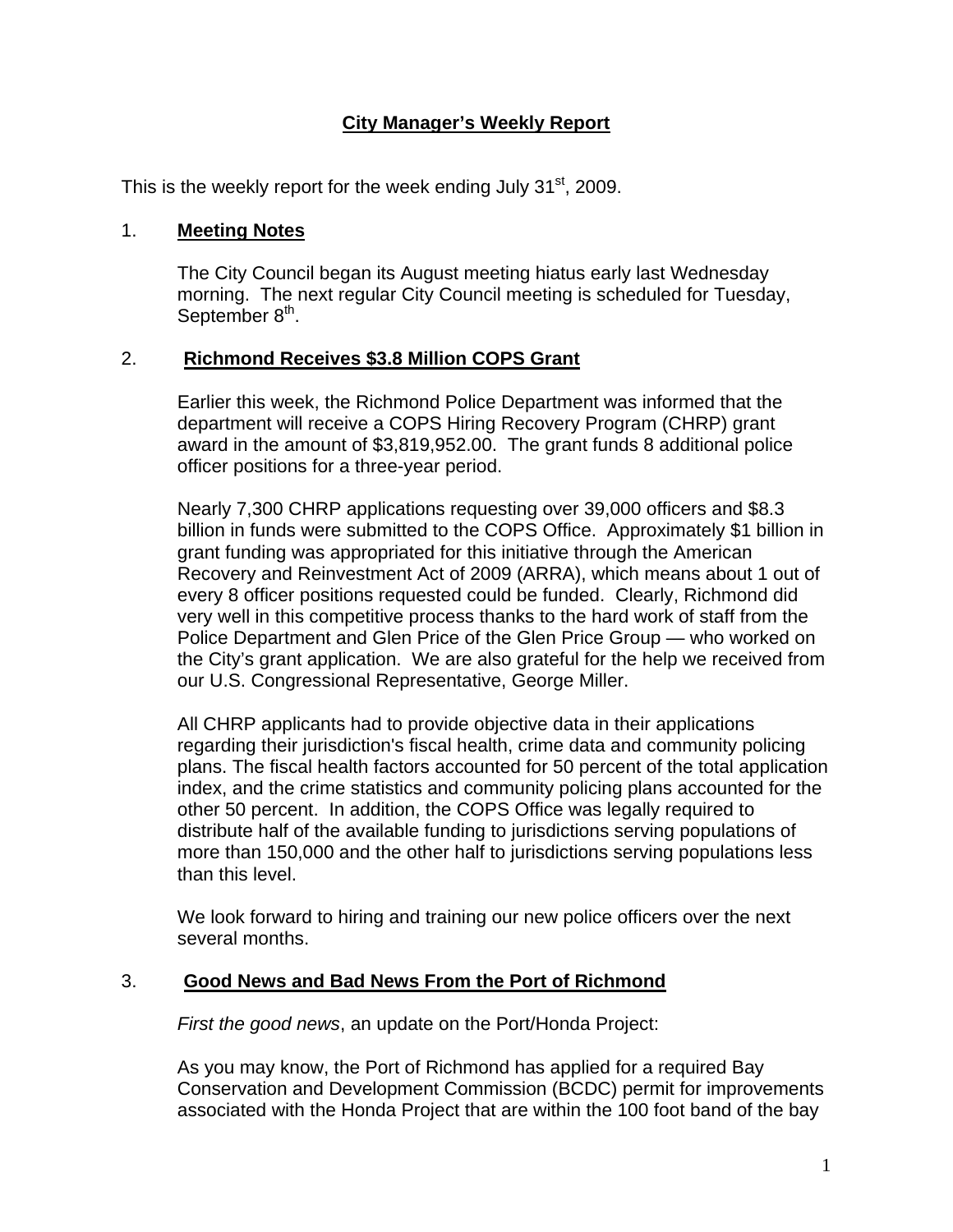shoreline. BCDC's Seaport Planning Advisory Committee met on Friday (today) and unanimously approved two items impacting the Port's Honda Project. The first item was the approval of the San Francisco Bay Area Containerized Cargo Outlook as presented by Dan Smith and the Tioga Group. As you may recall, the City contracted with the Tioga Group at the request of BCDC to provide an estimate of cargo activity for San Francisco Bay ports during the life of the Honda lease. The forecast updated BCDC's Seaport Plan cargo projections and concluded that the Port of Richmond would not need to be considered for Bay Area container cargo activity until at least 2030 rather than the 2020 projection that was developed in 1988. The second item was to confirm the BCDC staff recommendation to approve Richmond's Honda project as an allowable interim use as provided in the Seaport Plan. These committee approvals pave the way for obtaining the permit from the full Commission.

Construction is scheduled to start in August for the Honda Project improvements, and we expect the first Honda ships to arrive by the end of the first quarter of 2010.

#### *Now the bad news:*

As you know, the Port of Richmond has a contract through Auto Warehousing Company (AWC) and Glovis to bring Hyundai and Kia vehicles through the Port. Unfortunately, we were officially notified this past week that Glovis is relocating their Hyundai and Kia vehicle operations from Richmond to the ports of Hueneme and San Diego in Southern California, with the ships being diverted starting this month. Glovis has fulfilled their contractual obligation in Richmond so they are "free" to move. Nonetheless, this is a significant reduction in the Port's annual revenue from operations.

Port Director Jim Matzorkis is actively working, as always, on new opportunities to offset this loss of business.

#### 4. **Public Works Highlights**

The Public Works Department resurfaced the West Civic Center parking lot adjacent to the Art Center, and started the resurfacing of the Employment and Development parking lot this week. Next week, Public Works will complete the resurfacing of the Employment and Development parking lot, and perform dig outs at the main Civic Center Plaza parking lot between  $24<sup>th</sup>$  and  $25<sup>th</sup>$  Streets on Barrett Avenue in preparation for a complete resurfacing the following week.

The Public Works Parks Division is planning a ground breaking ceremony for the new Skate Park at Nicholl Park on August 14<sup>th</sup>. More details on this event will be provided in the near future.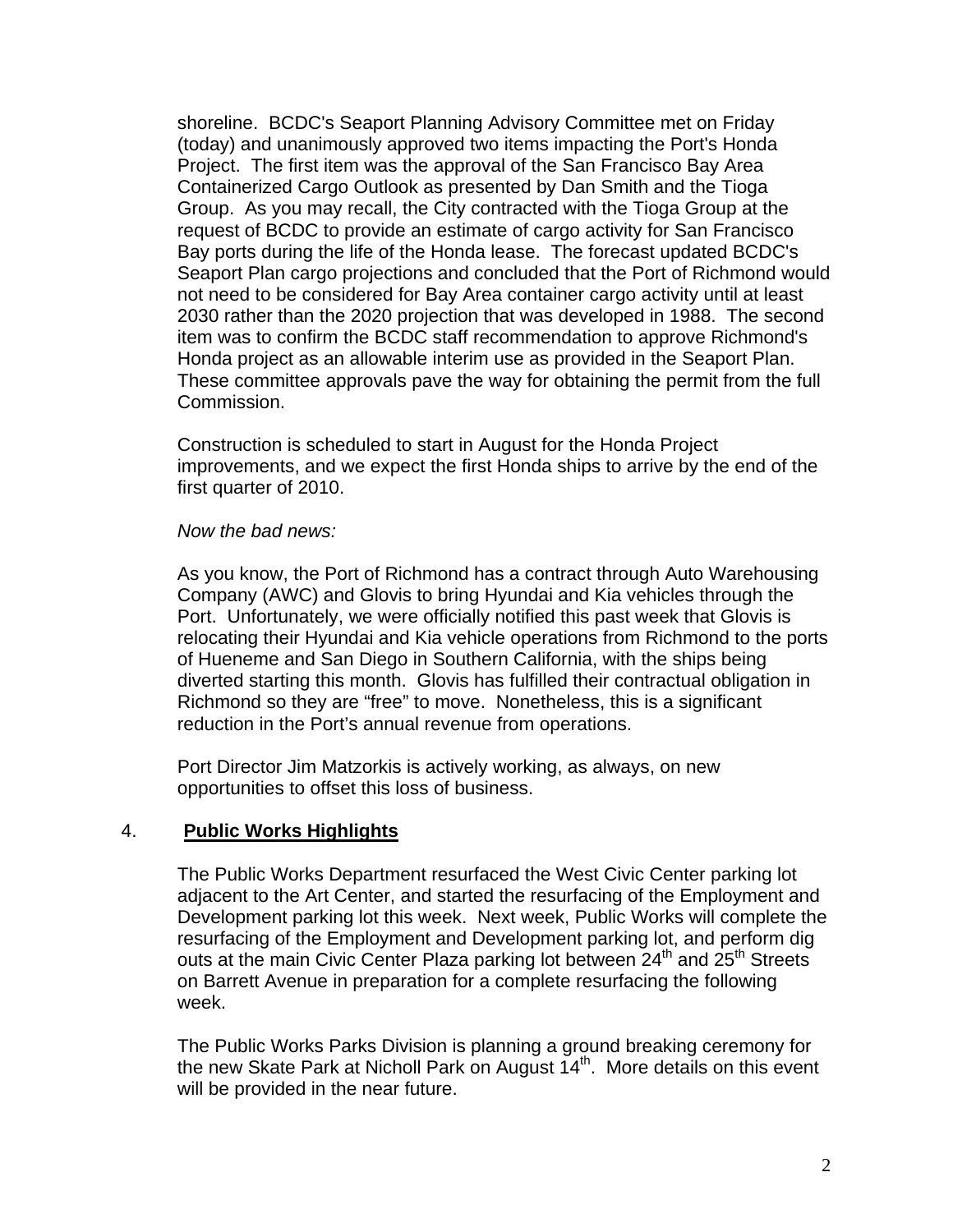### 5. *Green* **National Night Out – Tuesday, August 4th**

This year, the City of Richmond is adding a new and unique feature to its National Night Out celebration on August  $4^{\text{th}}$   $-$  a "Go Green" competition among the neighborhood block parties. The "Go Green" competition is based on the challenge to "green" each neighborhood block party. Every block party is challenged to take actions to reduce their environmental footprint through such actions as providing recycling at their event, using reusable dishes, and providing condiments in bulk. Prizes will be awarded with the greenest event being recognized on the City's website and receiving a Green National Night Out trophy. The City hopes that demonstrating easy and creative ways to "go green" will reduce waste, protect the environment, save dollars and reduce blight — which has a direct correlation to building safer communities.

The purpose of National Night Out is to encourage residents and business owners to participate in neighborhood watch, highlight community crime prevention efforts, strengthen neighborhood spirit and police-community partnerships, and send a message to criminals letting them know that neighborhoods are organized and fighting back.

The City Manager's Office, Police Department and Crime Prevention Citizen Advisory group have partnered to create the new "Go Green" competition. For more information about the neighborhood block parties on National Night Out, visit:<http://www.ci.richmond.ca.us/GreenNNO>.

#### 6. **New Library Cards**

The Richmond Public Library is inviting the community to come in and get a new library card – whether community members have had one in the past or have never had one. There are three designs to choose from, and each design has a handy key chain card. An individual, who currently has the traditional purple library card, may select a new card without a replacement fee. The designs were created by library staff and members of the library's Promotions Task Force, an employee group created by the Library Director to advise her on the most effective ways to promote the library to the community. The three designs appeal to adults, teens and children, and feature Librarian Sheila Dickinson on the story time card.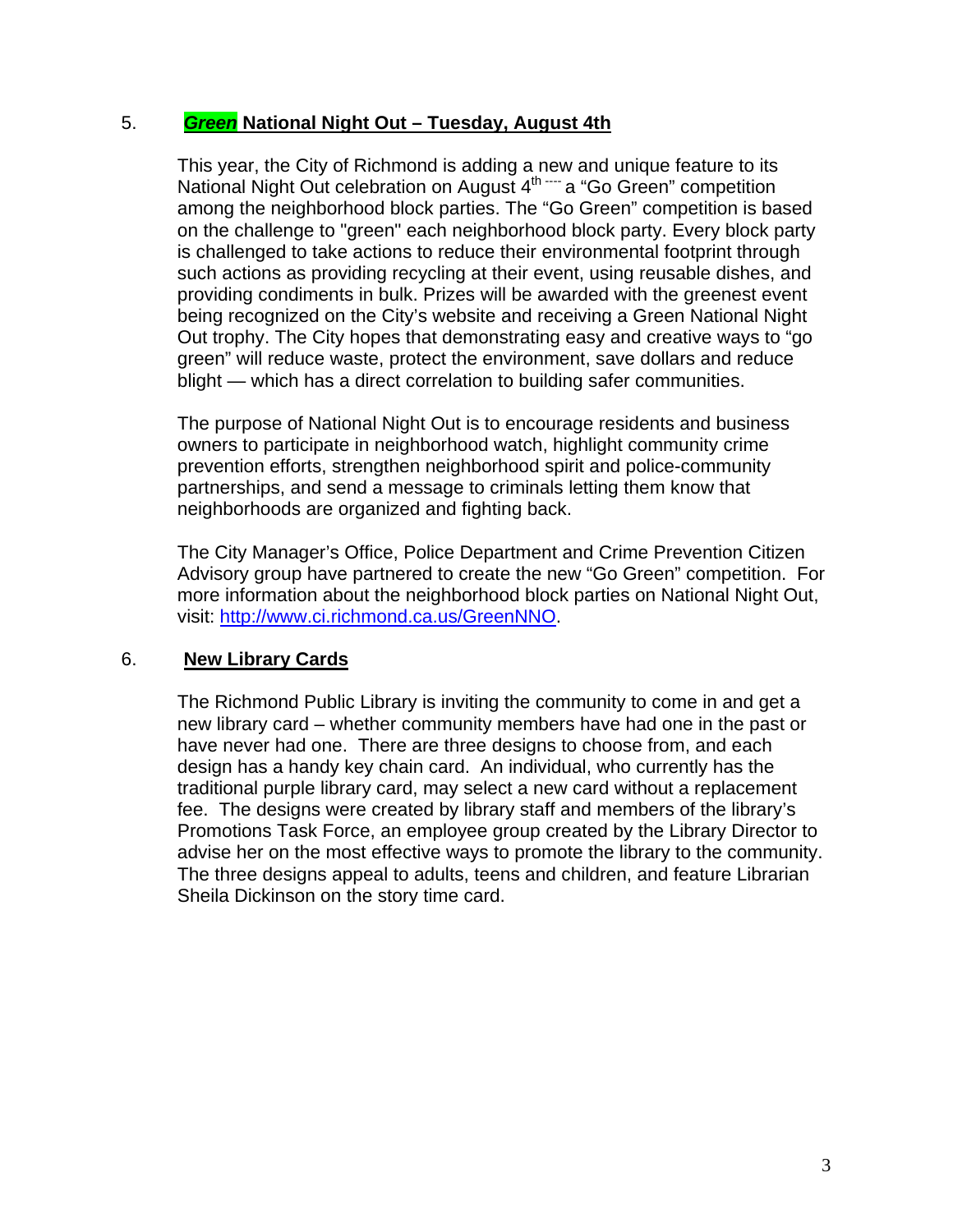

#### **7. More Library News**

 The Richmond Public Library held a collage art program for adults on Saturday, July 18<sup>th</sup>, at the Main Library. Around 20 adults attended, including several men and folks who don't normally use the library. Maude DeVictor, a Library Commissioner and one of the participants, commented that this was a relaxing program and that the teacher was excellent. Regina Gilligan, the artist who led the workshop, will repeat the presentation at the Bayview Library on Wednesday, August 12<sup>th</sup>, at 2:00 PM, and at a date to be announced in September at the West Side Library.

Patricia Davis, a community member, sent an e-mail regarding the program, saying: "Hi, I would like to say how much I enjoyed the Collage Class sponsored by the Richmond Library… I was invited by one of the Library Commissioners, Maude DeVictor. The instructor was very nice, patient and knowledgeable. It was a nice way to relax and remove ourselves from some of the burdens during this time. Other participants seem to have enjoyed themselves, and we all enjoyed meeting and sharing with each other. Too bad the media was not there to report on one of the positive things that happened in Richmond. I hope you consider sponsoring more collage classes in the future".

Special thanks go to Librarian Tarnel Abbott for arranging the collage program.

 The Friends of the Library have received a \$2,000 grant from Target to support the end-of-summer-party for the children's summer reading game, in addition to some other aspects of the program. Since the Summer Reading Program is so popular, this will have a big impact. Thanks to Librarian Karen Roy for her work on the grant application.